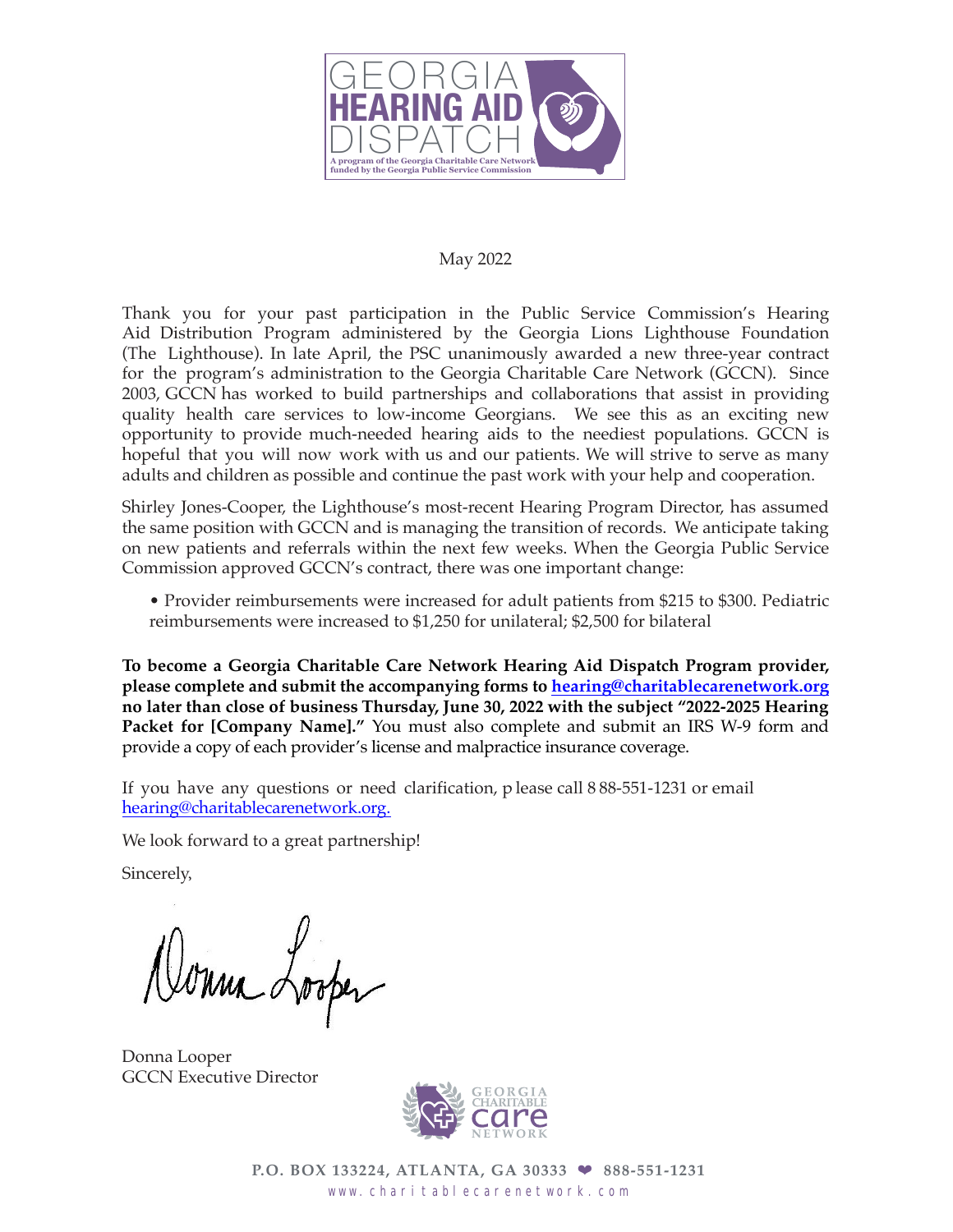

# **Provider Information Verification Form**

| <b>Provider Information</b>                                                                    |                                   |                                          |  |                     |  |
|------------------------------------------------------------------------------------------------|-----------------------------------|------------------------------------------|--|---------------------|--|
| Legal or Corporate Name of Business                                                            |                                   | Federal Tax ID or Social Security Number |  |                     |  |
| D/B/A Name of Business (if different than above)                                               |                                   | Year Established                         |  | Length of Ownership |  |
| <b>Contact Name</b>                                                                            | Business Telephone #              |                                          |  | Business Fax #      |  |
| Contact Title                                                                                  | Cellular Telephone #              |                                          |  | Other#              |  |
| <b>Mailing Address</b>                                                                         | City                              |                                          |  | Zip Code            |  |
| <b>E-Mail Address</b>                                                                          | Company Website Address           |                                          |  |                     |  |
| <b>Payment Terms</b><br>90 Days                                                                | Print Name on Check As            |                                          |  |                     |  |
| <b>Notes</b>                                                                                   |                                   |                                          |  |                     |  |
| <b>Business Type and 1099-Misc Determination</b>                                               |                                   |                                          |  |                     |  |
| Sole Proprietor<br>Corporation-Public                                                          | Corporation-Private<br>Tax Exempt |                                          |  |                     |  |
| Ltd Liability Corp<br>General Partnership                                                      |                                   | Limited Partnership                      |  |                     |  |
| Vendor is a 1099-Misc vendor                                                                   | Yes                               | N <sub>o</sub>                           |  |                     |  |
| Completed by Signature                                                                         | Printed Name<br>Date              |                                          |  |                     |  |
| Approved by Signature                                                                          | Printed Name                      |                                          |  | Date                |  |
| PLEASE RETURN THIS PAGE TO Georgia Charitable Care Network, P.O. Box 133224, Atlanta, GA 30333 |                                   |                                          |  |                     |  |

**or email to: hearing @charitablecarenetwork.org**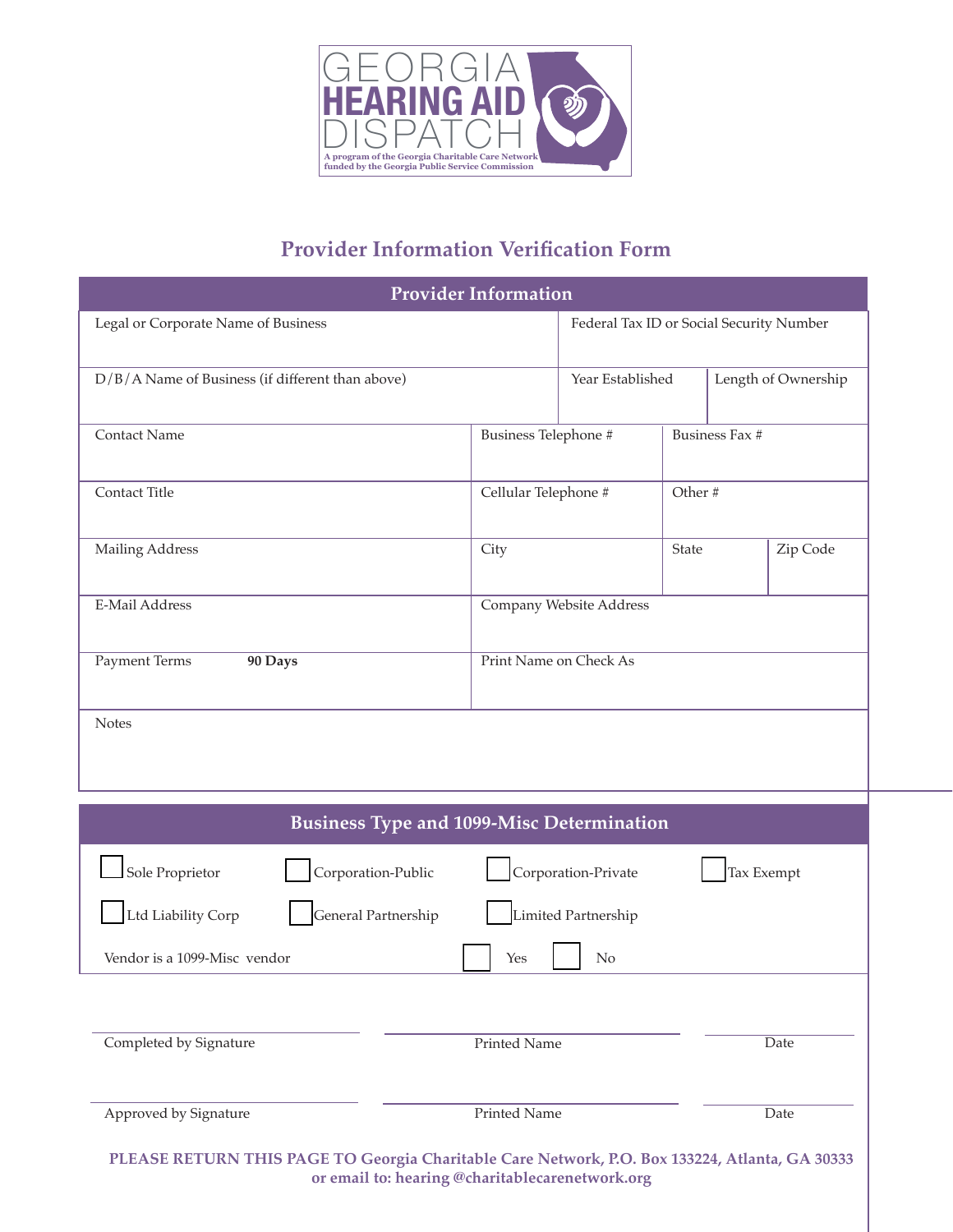

# **Hearing Aid Dispatch Program Provider Agreement**

The Georgia Charitable Care Network ("GCCN") has contracted with the Georgia Public Service Commission to provide hearing technology and related services to qualifying residents of the State of Georgia through a Hearing Aid Distribution Program ("Program"). In administering the Program, GCCN will refer clients to \_\_\_\_\_\_\_\_\_\_\_\_\_\_\_\_\_\_\_\_\_\_\_\_\_\_\_\_\_\_ ("Provider") and provide reimbursement to the Provider for hearing aids

disbursed in accordance with this Agreement.

In consideration of the foregoing and the mutual covenants and conditions set forth herein, and other good and valuable consideration, the receipt and sufficiency of which are acknowledged by both parties, the parties hereto agree as follows:

#### **I. Scope of Services**

# The Provider:

A. Agrees to provide the following products and services to each client referred to the Provider by GCCN and in consultation with GCCN:

# Adult:

- 1. 2 digital hearing aids (bilateral loss); 1 digital hearing aid (unilateral loss);
- 2. 2 ear molds (bilateral loss); 1 ear mold (unilateral loss);
- 3. 4 appointments with an adult hearing provider approved by GCCN;
- 4. Up to 3-year repair warranty depending on the manufacturer; and
- 5. Up to 3-year, one-time loss and damage warranty depending on the manufacturer.

#### Pediatric:

- 1. 2 digital hearing aids for bilateral loss or 1 digital hearing aid for unilateral loss;
- 2. Up to 12 ear-molds for bilateral loss or up to 6 ear-molds for unilateral loss;
- 3. 9 appointments with a pediatric hearing provider approved by GCCN;
- 4. Up to 3-year repair warranty depending on the manufacturer; and
- 5. Up to 3-year, one-time loss and damage warranty depending on the manufacturer.
- B. Agrees to refrain from collecting any form of payment from the client for the above listed services offered by GCCN.
- C. Agrees to be the point-of-contact for repair, damage, and replacement related issues; provided, however, that the Provider shall refer clients to GCCN for approval of new digital hearing instruments.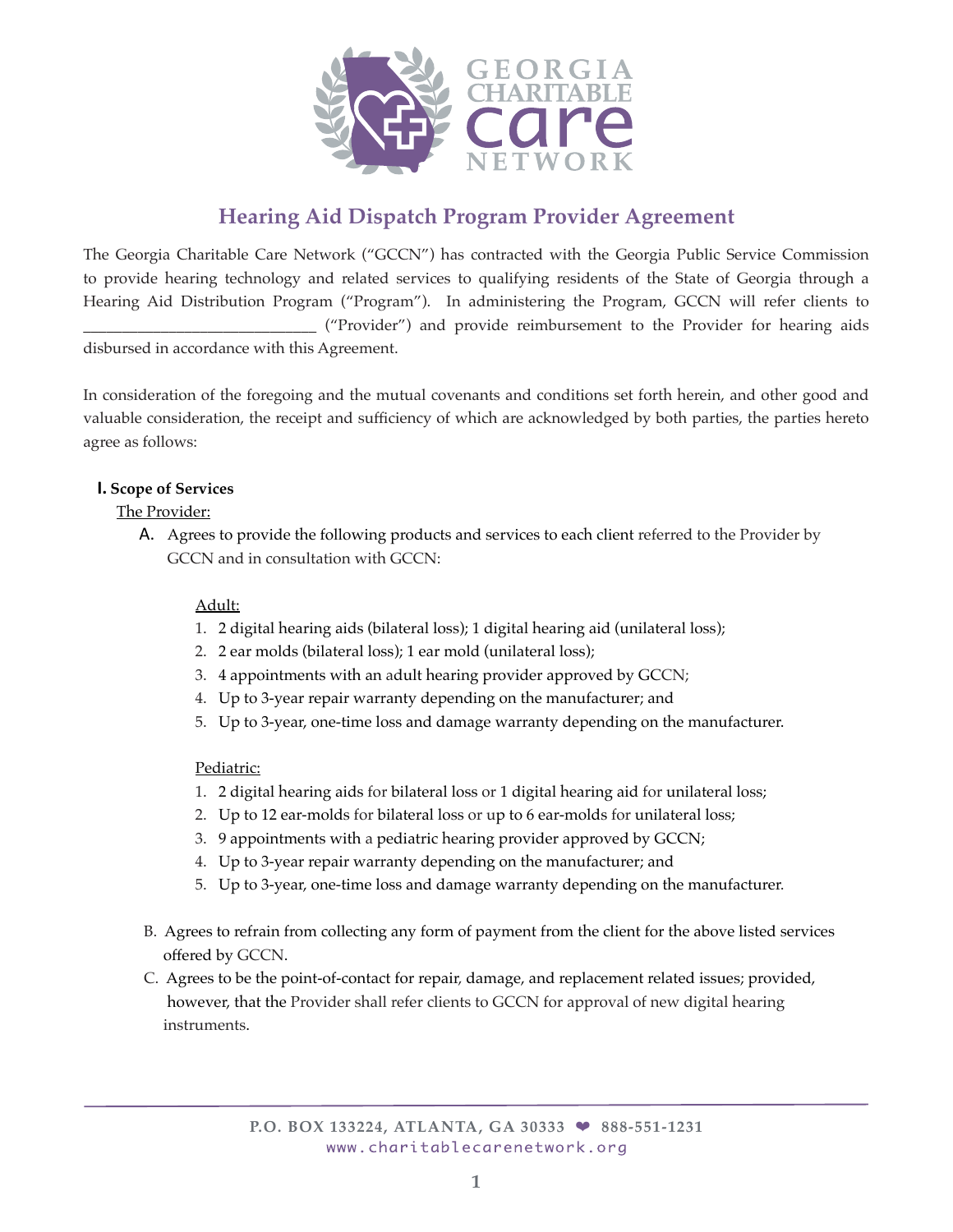

- D. In the event office visits in excess of those included above, the Provider agrees to charge the client no more than \$25 per visit.
- E. Agrees to pay the cost of any and all unauthorized charges not incurred in accordance with the provisions set forth herein.
- F. Agrees that all hearing providers are licensed to dispense hearing instruments in the State of Georgia at the time of such service.

#### The Georgia Charitable Care Network Inc. (GCCN):

A. Agrees to educate clients on the hearing program process and refer clients to the Provider. Approved clients must meet the following requirements:

#### Adult:

- 1. Age: 20 years old and older;
- 2. Household/Family gross income not to exceed 200% of the Federal Poverty Guidelines;
- 3. Georgia resident for at least one year;
- 4. Uninsured, underinsured, or insurance denial for hearing aids;
- 5. Applied for Medicaid and pending approve; and
- 6. Current audiogram of less than six months old.

#### Pediatric:

- 1. Age: Birth to 19 years old
- 2. Household/Family gross income not to exceed 400% of the Federal Poverty Guidelines;
- 3. One parent or legal guardian is a Georgia resident for at least one year;
- 4. Uninsured, underinsured, or insurance denial for hearing aids;
- 5. Current audiogram of less than three months old.
- 6. Patient of an approved GCCN provider.
- B. In the event of damage or loss beyond repair within the first year of ownership, GCCN agrees to provide new digital hearing instruments on a one-time basis and will coordinate directly with the clients on charges arising out of such issues.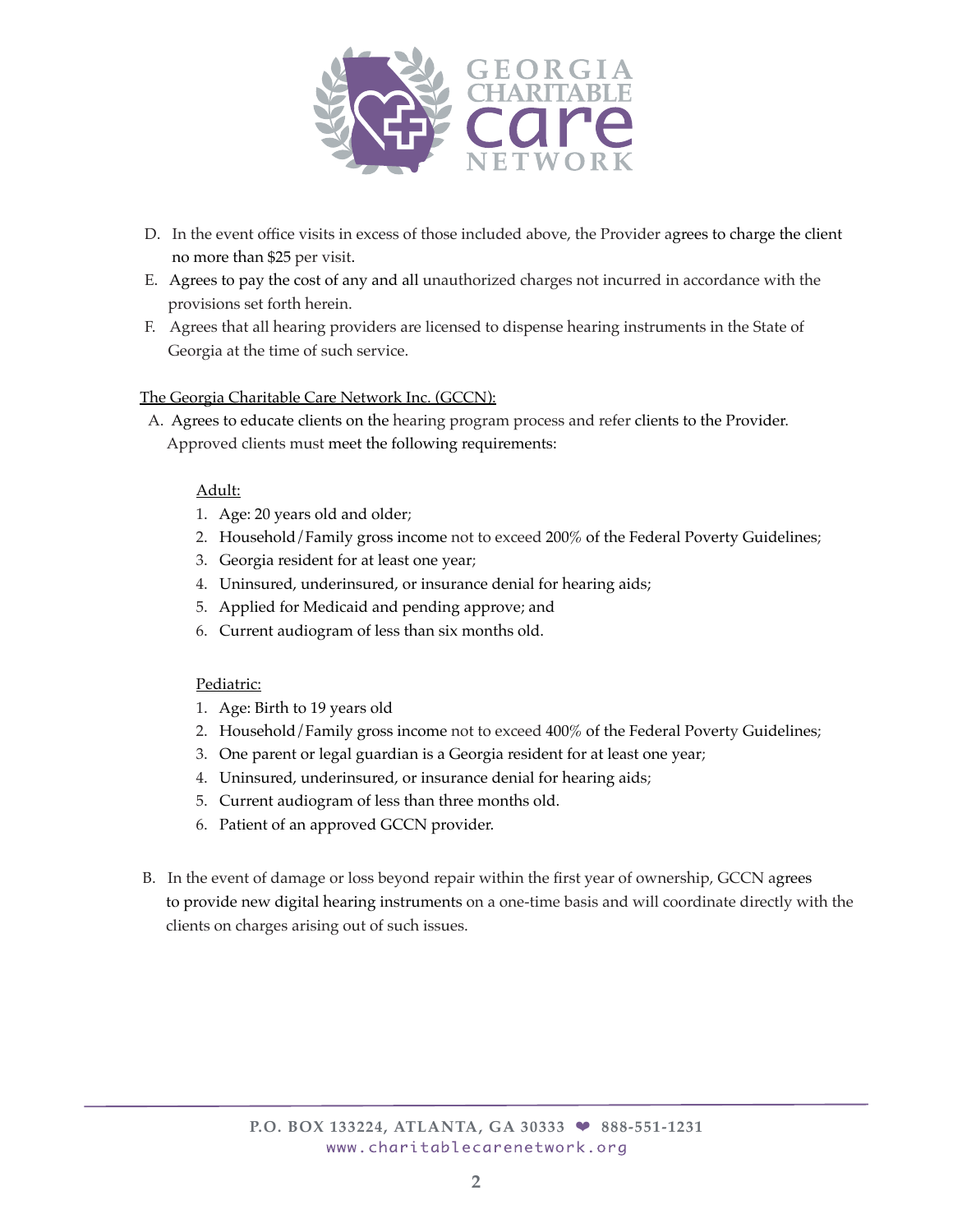

#### **II. Provider Reimbursement**

#### The Provider:

- A. Agrees to submit an invoice or health claim form 1500 **and** a completed *GCCN Hearing Aid Dispatch Program Provider Reimbursement Request* form to GCCN no later than 30 days of the hearing-aid dispensing appointment.
- B. Agrees to be reimbursed the following amounts for eligible services listed in Section I.A. by GCCN:
	- 1. Adult Reimbursement Rate: \$300
	- 2. Pediatric Reimbursement Rates: \$2,500 for bilateral loss or \$1,250 for unilateral loss
- C. Agrees that the failure of the Provider to submit reimbursement requests to GCCN within 30 days of hearing-aid dispensing appointment and in accordance with Subsection A above will result in denial of payment.

#### The Georgia Charitable Care Network, Inc.:

- A. Agrees to issue reimbursement to the Provider within 90 days after receipt of the Provider invoice or health claim form 1500 and the completed *GCCN Hearing Aid Dispatch Program Provider Reimbursement Request* form, provided that the required documentation is submitted in accordance with the provisions herein.
- B. Agrees to include the patient's GCCN account number, date of service, and date of birth with the reimbursement.

#### **II. Indemnification**

The Provider hereby releases and agrees to indemnify and hold harmless GCCN from and against any and all claims, demands, liabilities, losses, costs or expenses, and attorneys' fees, caused by, growing out of, or arising from this Agreement or any services performed by the Provider, due to any act or omission on the part of the Provider, its agents, employees, customers, vendors, invitees, licensees or others working at the direction of the Provider or on its behalf, or due to any breach of this Agreement by the Provider, or due to the application or violation of any pertinent federal, state, or local law, rule or regulation. This provision shall survive the termination or expiration of this Agreement.

#### **III. Insurance**

The Provider agrees to procure and maintain general liability insurance with minimum limits of One Million Dollars (\$1,000,000) per occurrence and Three Million Dollars (\$3,000,000) in the annual aggregate. The general liability insurance shall include coverage for contractual liability, personal injury, advertising liability, property damage and bodily injury, including death. The Provider will maintain excess umbrella coverage in minimum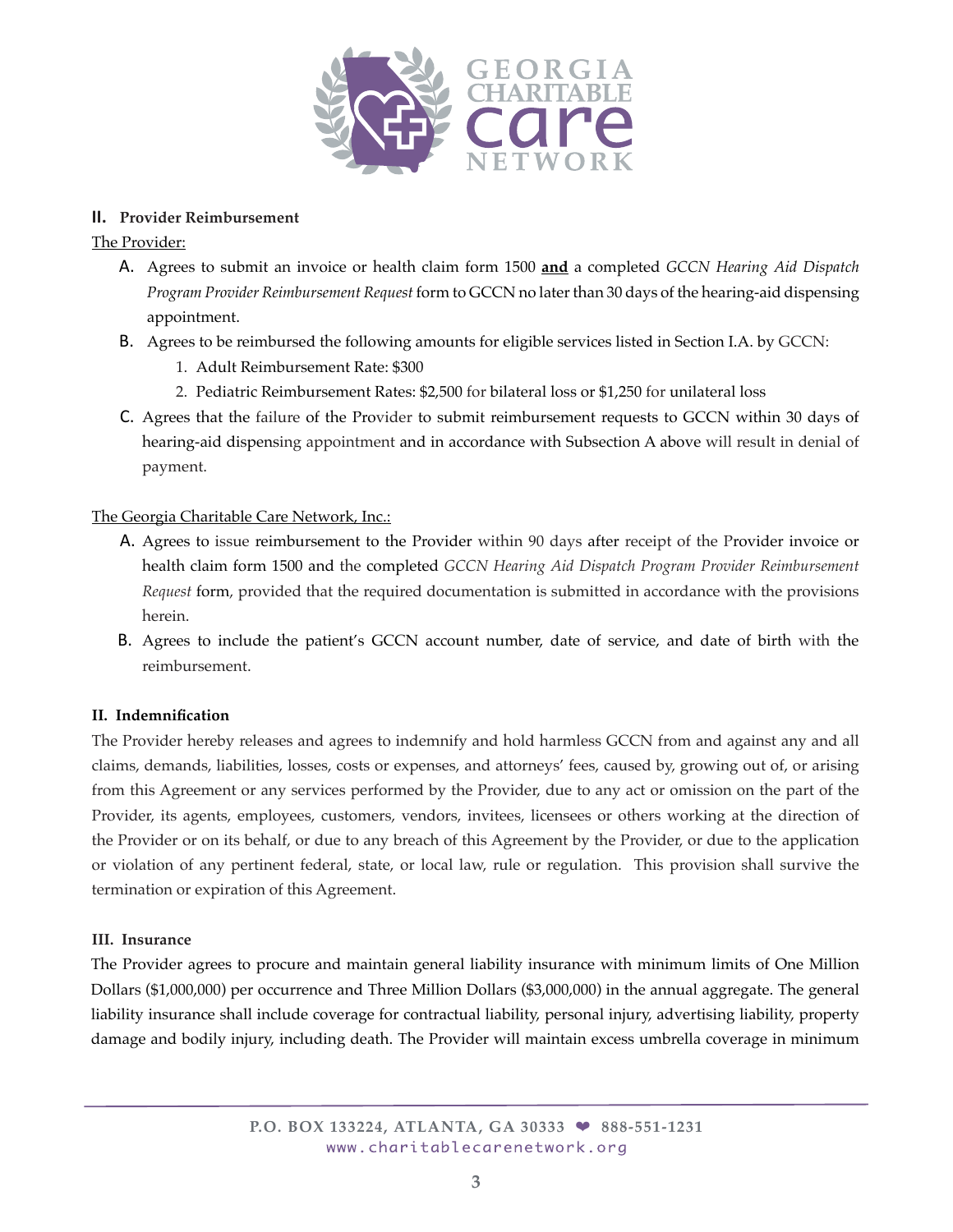

amounts of Ten Million Dollars (\$10,000,000) that will attach to the general liability coverage or Three Million Dollars (3,000,000) in professional liability (malpractice). In addition, The Provider shall maintain worker's compensation in compliance with statutory limits. The Provider shall notify GCCN within ten (10) days of any substantial reduction, cancellation or termination of any such coverage. This provision shall survive the termination of this Agreement.

#### **IV. Term and Termination**

This Agreement shall commence as of date of execution and shall continue in effect through April 27, 2025. Either party may terminate this Agreement upon thirty days written notice to the other party. In the event that State funds to finance the Program become unavailable, GCCN may terminate this Agreement immediately. Upon termination of this Agreement, the Provider shall be entitled to receive reimbursements in accordance with the requirements of Section II for services performed up to and including the date of termination.

**We have read the information on the hearing program offered through the Georgia Charitable Care Network Inc., Hearing Aid Dispatch and agree to the terms, provisions, and standards of practice as a participating provider.**

Date:

Provider Name:

DBA:

**Please send a copy of proof of malpractice insurance and a copy of licensure and credentialing for ALL hearing professionals who will be serving GCCN patients.**

**Please list all hearing professionals at this location so we can track how many patients are being seen by a professional in your office. Additional professionals and locations should be attached on a separate page and mailed, or emailed, to GCCN.**

1. Hearing Professional Name and Title:

Email Address: Professional license number:

**P.O. BOX 133224, ATLANTA, GA 30333** ❤ **888-551-1231** www.charitablecarenetwork.org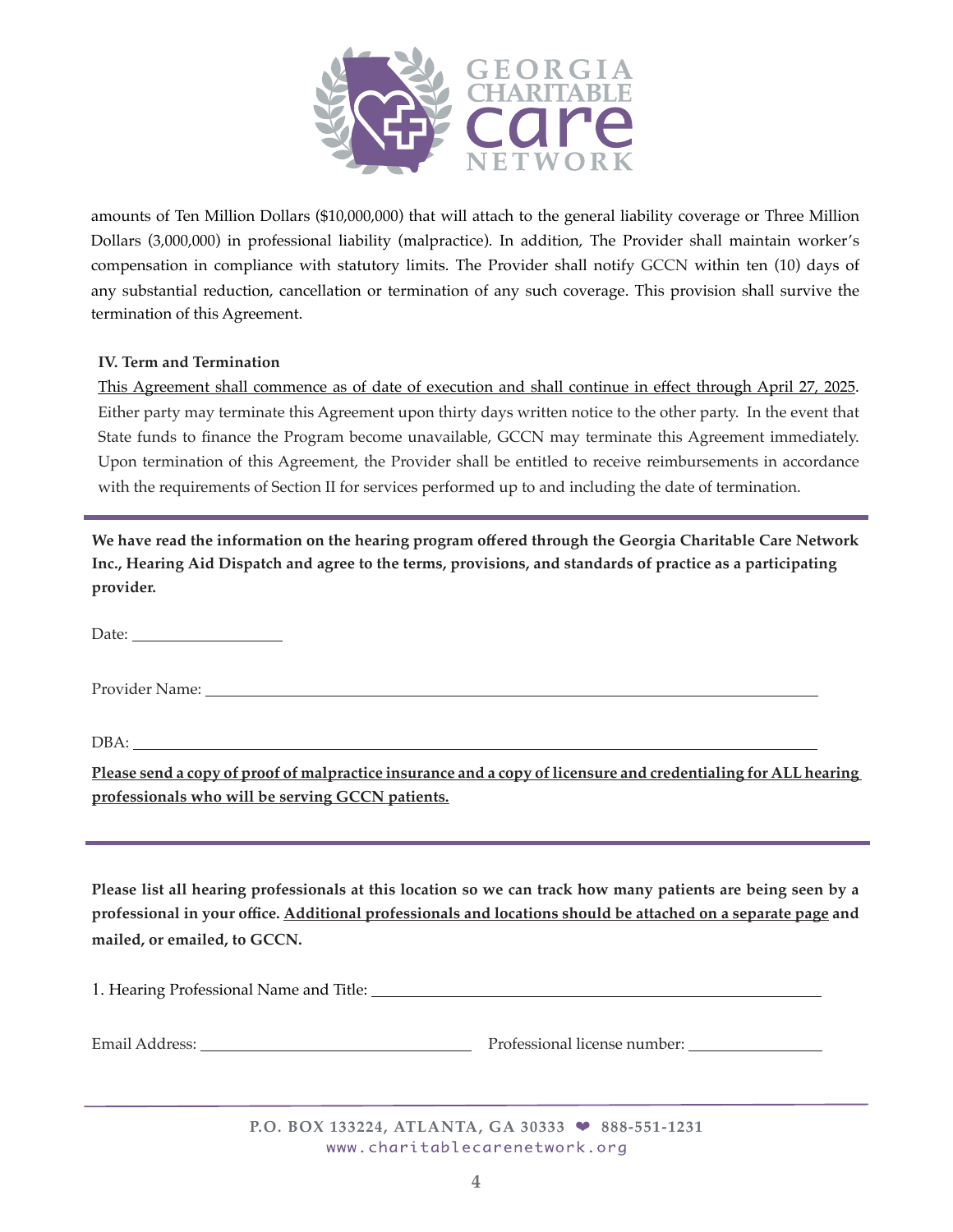

|                                                                                                                                                                                                                               | <u> 1989 - Jan Samuel Barbara, marka a shekara ta 1989 - An tsara tsara tsara tsara tsara tsara tsara tsara tsar</u> |  |  |  |
|-------------------------------------------------------------------------------------------------------------------------------------------------------------------------------------------------------------------------------|----------------------------------------------------------------------------------------------------------------------|--|--|--|
|                                                                                                                                                                                                                               |                                                                                                                      |  |  |  |
|                                                                                                                                                                                                                               |                                                                                                                      |  |  |  |
| Business Website: New York: New York: New York: New York: New York: New York: New York: New York: New York: New York: New York: New York: New York: New York: New York: New York: New York: New York: New York: New York: New |                                                                                                                      |  |  |  |
| All client authorizations and approvals will be sent to the Providerby email.<br>Tax exempt?    Yes    No Employer Identification Number (EIN)                                                                                |                                                                                                                      |  |  |  |
|                                                                                                                                                                                                                               | Authorized Signature                                                                                                 |  |  |  |
|                                                                                                                                                                                                                               |                                                                                                                      |  |  |  |
|                                                                                                                                                                                                                               |                                                                                                                      |  |  |  |
|                                                                                                                                                                                                                               |                                                                                                                      |  |  |  |
|                                                                                                                                                                                                                               |                                                                                                                      |  |  |  |
|                                                                                                                                                                                                                               |                                                                                                                      |  |  |  |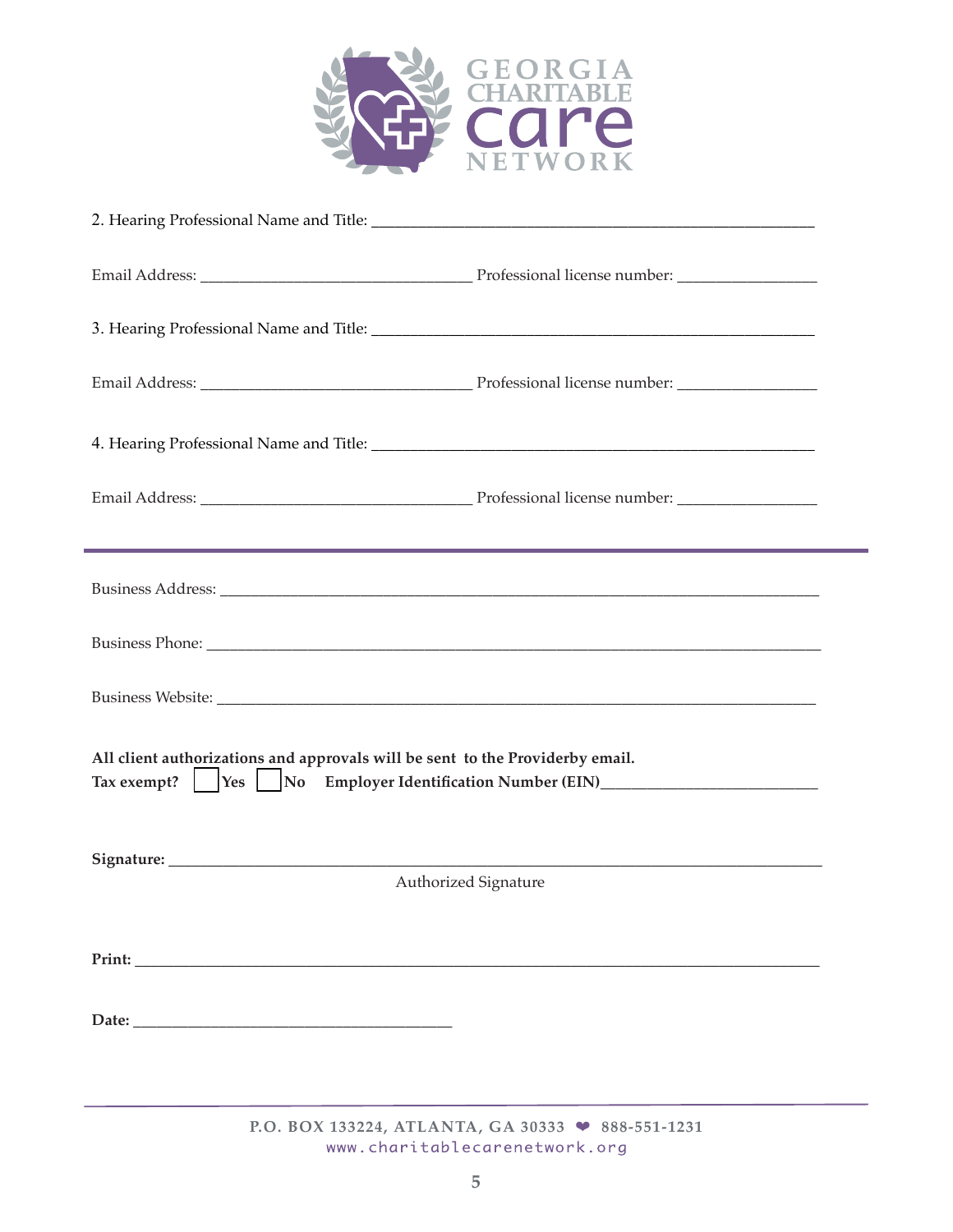

**P.O. BOX 133224, ATLANTA, GA 30333** ❤ **888-551-1231**www.charitablecarenetwork.org

# **Provider FAQs**

# **Q. Does the Georgia Charitable Care Network (GCCN) pay for hearing tests?**

**A.** No, we encourage patients and their families to check with their insurance to see if unaided testing is covered.

# **Q. What is a copayment?**

**A.** The copayment is the amount the patient, patient's parent or legal guardian pays for his/her hearing aid package. The rest of the cost is subsidized by GCCN with funding from the Public Service Commission.

# **Q. What is included in the copayment?**

**A.** The hearing aid package includes:

# Adult (20 years of age and older)

- 1. 2 digital hearing aids (bilateral loss); 1 digital hearing aid (unilateral loss)
- 2. 2 ear molds (bilateral loss); 1 ear mold (unilateral loss)
- 3. 4 appointments with an approved GCCN adult hearing provider
- 4. Up to 3-year repair warranty depending on the manufacturer
- 5. Up to 3-year one-time loss and damage warranty depending on the manufacturer

#### Pediatric (birth – 19 years of age)

- 1. 2 digital hearing aids (bilateral loss); 1 digital hearing aid (unilateral loss)
- 2. Up to 12 ear-molds (bilateral loss); Up to 6 ear-molds (unilateral loss)
- 3. 9 appointments with an approved GCCN pediatric hearing provider
- 4. Up to 3-year repair warranty depending on the manufacturer
- 5. Up to 3-year one-time loss and damage warranty depending on the manufacturer

#### **Q. How much are the copayments?**

**A.** Copayments are determined along a sliding scale based on the applicant's household/family income.

#### Adult

Household/Family income can be up to 200% of the Federal Poverty Guidelines and copayments range from \$95 - \$260 per aid, or \$360-\$1050 for the BiCros System.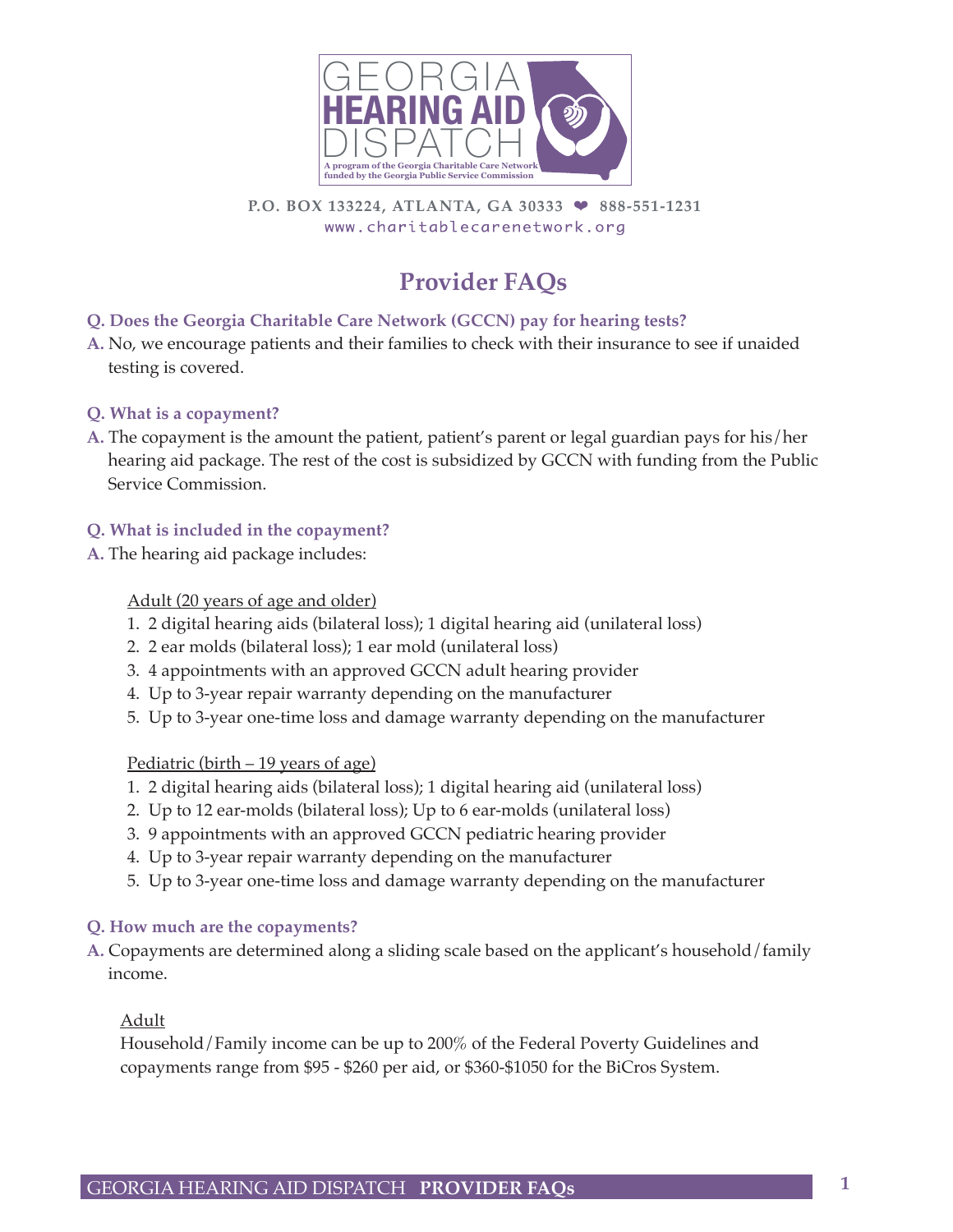Pediatric

Household/Family income can be up to 400% of the Federal Poverty Guidelines and copayments range from \$100 - \$400 per aid, \$360-\$1050 for the BiCros System, or \$300- \$1800 for the BAHA System.

*(Copayments are nonrefundable and subject to change, depending on program funding.)*

# **Q. How long does it take to process applications?**

**A.** The Georgia Charitable Care Network will process all adult hearing applications within 4-6 weeks of receipt. This process depends on the number of submitted applications at the time. Pediatric hearing applications are processed within one week of receipt.

# **Q. What does the approval process look like?**

**A.** Once GCCN has received the application, we make sure each section is filled out and we have all required supporting documentation. We will send a letter to the patient, patient's parent or legal guardian advising their application status. When we have all necessary paperwork, GCCN will make a determination of eligibility. If the application is missing documentation, the patient, patient's parent, or legal guardian will receive a letter detailing what is needed.

If the patient's application meets all eligibility requirements, the patient's application is labeled "pending" until the copayment is received and processed. At that point, the patient, patient's parent, or legal guardian will receive an official approval letter and the provider will receive a GCCN authorization letter. This authorization letter will include the patient's name and contact information, along with the product and manufacturer information.

# **Q. Are payment plans available? Can patients use Care Credit or their insurance?**

**A.** There are no payment plans, and GCCN is unable to accept Care Credit or any other insurance payments for services. We encourage patients, patients' parents, or legal guardians to check with their insurance company to see what, if any, services are covered. The patient can then schedule their GCCN appointments and other appointments for non-covered services.

# **Q. Our patient sent in the money order/paid online. What happens next?**

**A.** The process time for GCCN can be as fast as two weeks. The variables determine the time it takes for GCCN to receive and process the payment and receive the user agreement.

**First**, the payment must be processed. This means it is applied to the patient account and logged in the patient's database file. This can take up to two weeks from the date GCCN receives it. Each patient or patient's parent or legal guardian will need to sign a user agreement and should attach it to their payment and mail/email it to GCCN if payment was made online.

**Second**, the hearing program staff will mail a letter to the patient, or patient's parent or legal guardian explaining the appointments that are now approved to schedule. This is when you, the provider, will receive the GCCN authorization letter.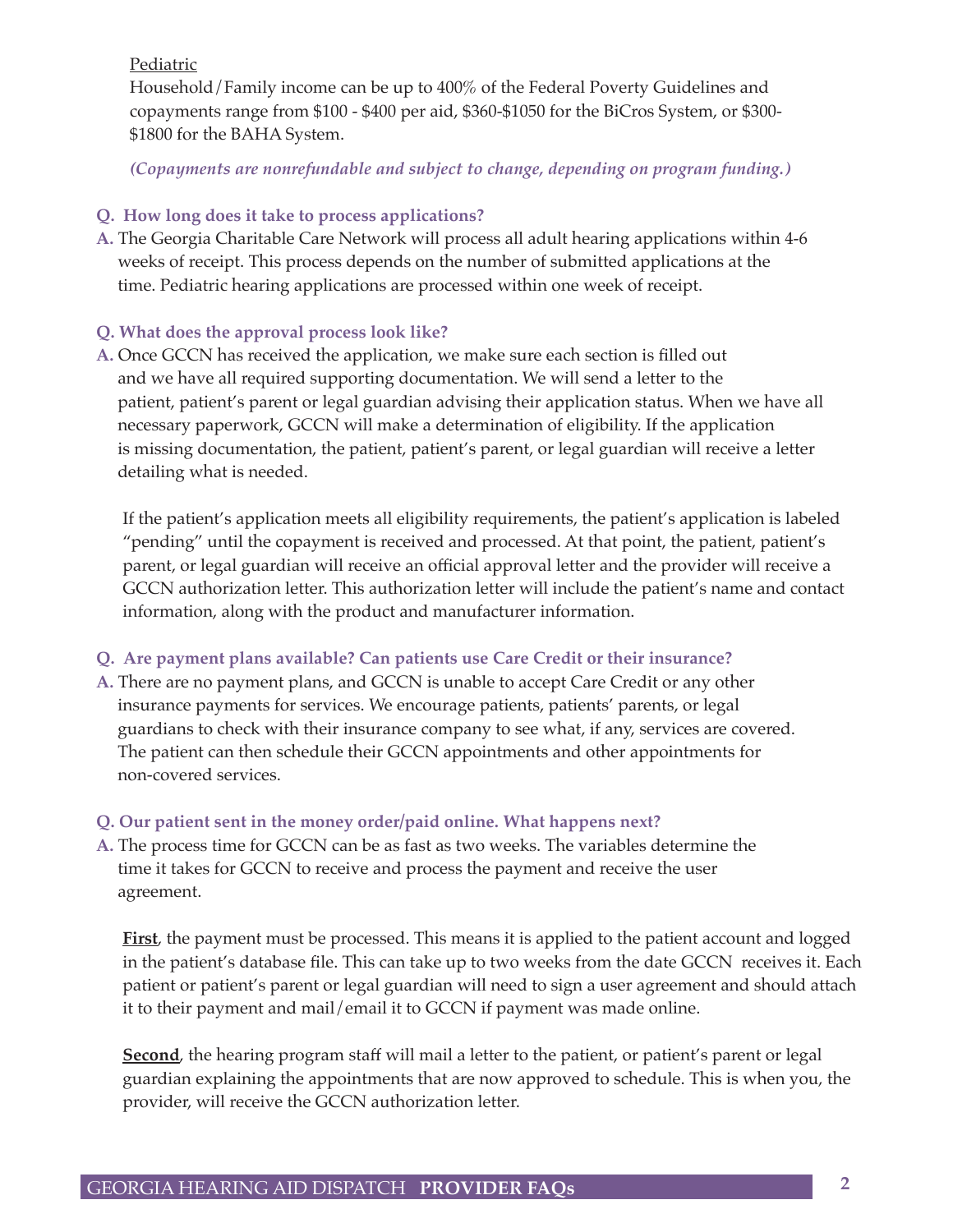Patients are reminded in this letter that GCCN does not make appointments for them and they are responsible for calling their provider direct.

# **Q. How long is the GCCN authorization letter valid?**

**A.** GCCN authorization letter is valid for the following number of days from the date of issue. Adult

- 2 digital hearing aids (bilateral loss); 1 digital hearing aid (unilateral loss) forty-five (45) days
- 2 ear molds (bilateral loss); 1 ear mold (unilateral loss) forty-five (45) days

#### Pediatric

- 2 digital hearing aids (bilateral loss); 1 digital hearing aid (unilateral loss) forty-five (45) days
- $\blacksquare$  Up to 12 ear-molds (bilateral loss); Up to 6 ear-molds (unilateral loss) up to two (2) years

#### **Q. A patient's hearing aid needs to be repaired. What do we do?**

**A.** Patients are directed to contact their provider and make an appointment to have the hearing aid checked. The patient is subject to the \$25 repair charge to be charged at the discretion of the GCCN provider.

**In Warranty Repairs:** If the hearing aid warrants a manufacturer repair, you can send the hearing aid off as needed. Please notify GCCN when the aid is sent so we can note it in the patient's file. There is no limit to the number of in-warranty repairs.

**Out of Warranty Repairs:** GCCN does not provide out of warranty repairs. The patient will need to pay for the hearing aid repair privately and then reapply to receive hearing services from GCCN when eligible.

#### **Q. A patient's hearing aid needs to be replaced due to loss or damage. What do we do?**

**A.** Please contact GCCN if a hearing aid(s) needs to be replaced and we can direct you through the correct process.

**In Warranty Replacements**: All hearing aids come with a one-time loss and damage replacement warranty, available based on the manufacturer's warranty. If a patient's hearing aid is lost or damaged beyond repair, please contact GCCN. There will be a replacement fee depending on the brand and style of aid the patient has, ranging from \$50 - \$200 per hearing aid. There is an additional charge to replace each ear mold. Ear molds are not covered under the loss and damage policy.

The replacement fee needs to be sent directly to GCCN. Once the replacement fee and signed manufacturer loss and damage form (if applicable) is received from the patient, GCCN will send the loss and damage form to the manufacturer for processing. The replacement hearing aid(s) will be mailed to your office for dispensing.

**Out of Warranty Replacements:** GCCN does not provide out of warranty replacements. The patient will need to purchase a new hearing aid privately, and then reapply to receive hearing services from GCCN when eligible.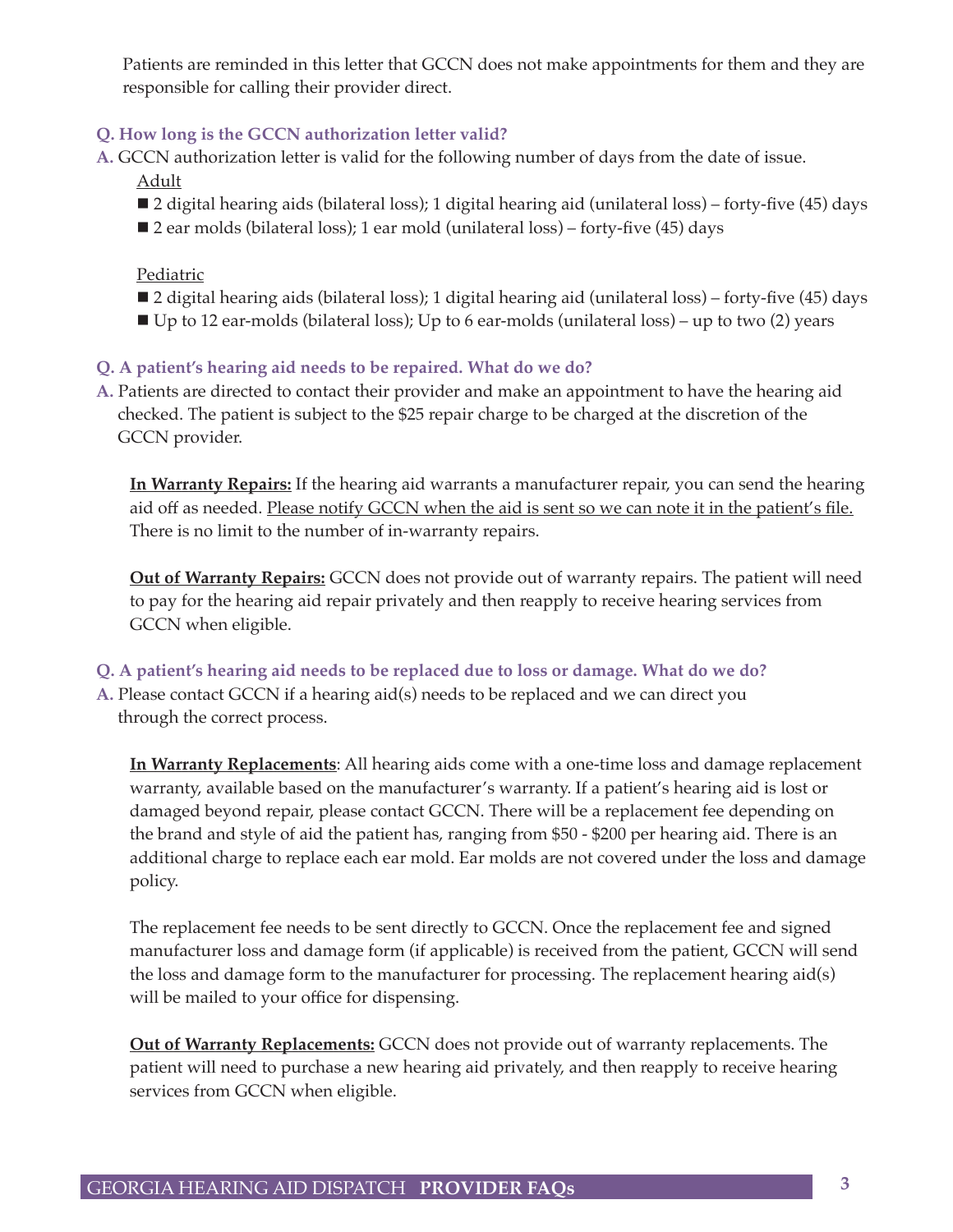#### **Q. Can a patient order an accessory?**

**A.** No, GCCN cannot authorize the purchase of accessories.

#### **Q. How and when do we get reimbursed?**

**A.** To receive reimbursement for your services, please submit an invoice or insurance claim form (1500) AND a completed GCCN Provider Reimbursement Request form. This reimbursement covers the entire program package for the patient.

Adult: 4 appointments, 1 or 2 ear molds, and 1 or 2 hearing aids.

Pediatric: 9 appointments, 6 or 12 ear molds, and 1 or 2 hearing aids.

**Please submit the invoice or insurance claim form (1500) and a completed** *GCCN Provider Reimbursement Request* **form within 30 days of the date of dispense. Claims which are not received by GCCN within the 30 days of fitting service, and which do not include an invoice or standard (1500) health claim form AND a completed** *GCCN Provider Reimbursement Request* **form, will be denied.**

GCCN will process all provider reimbursement requests, and a check will be issued to your practice with the patient's GCCN account number, date of service, and date of birth in the check stub section within 90 days of receipt of the reimbursement request.

- **Q. Who should providers contact for an application status or payment/reimbursement claims?**
- **A.** For application status, missing information inquiries, patient copayment request letters, please contact us at hearing@charitablecarenetwork.org.

For general program questions, special circumstance needs, patient copayment submissions, and new reimbursement claims, please contact us at hearing@charitablecarenetwork.org **This email is strictly for provider use only.**

#### **Q. When are patients eligible to reapply for services?**

**A.** Patients may reapply once every three (3) years, depending on program funding.